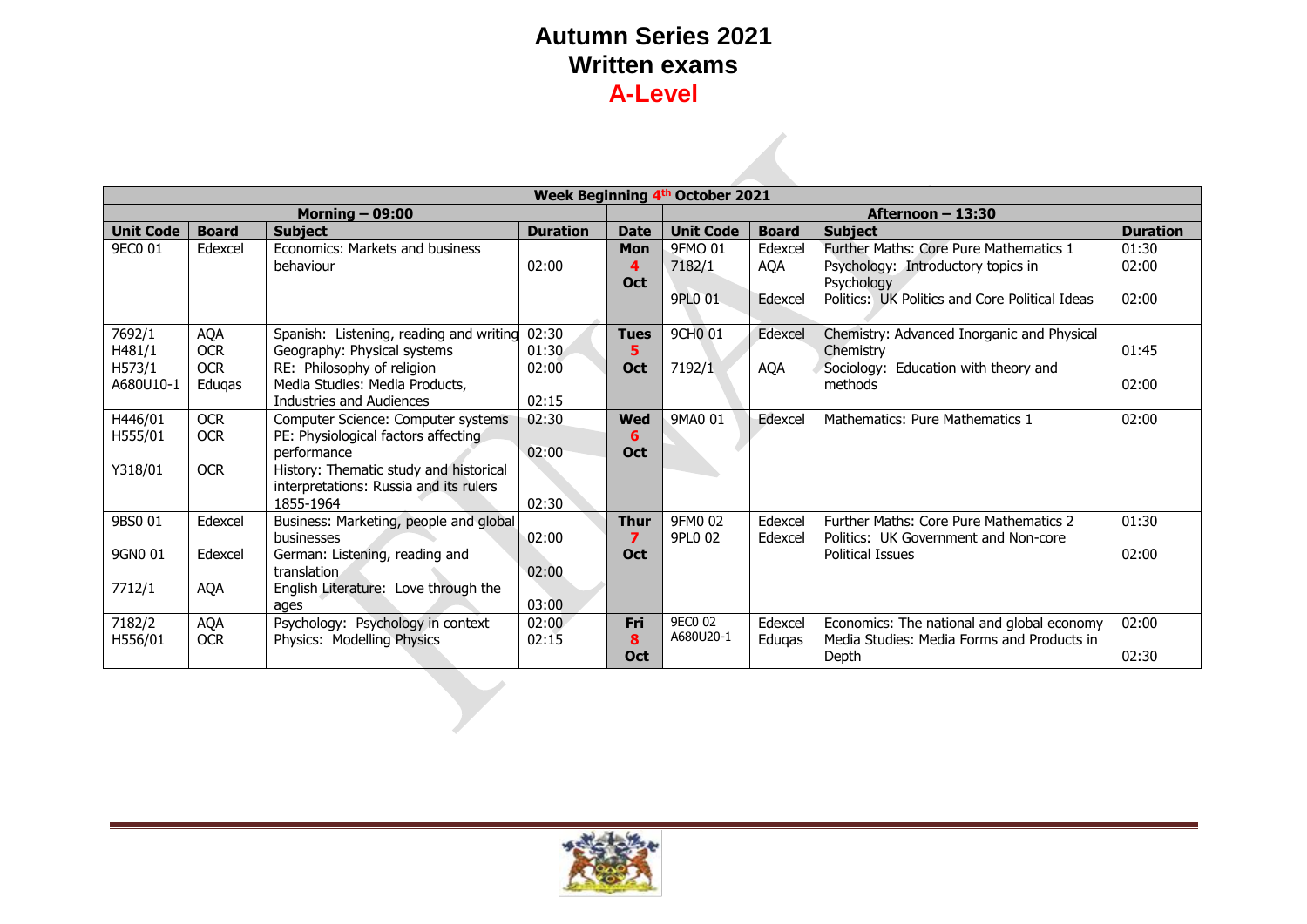**State** 

|                  | Week Beginning 11 <sup>th</sup> October 2021 |                                                          |                 |             |                     |                    |                                                                                     |                 |  |
|------------------|----------------------------------------------|----------------------------------------------------------|-----------------|-------------|---------------------|--------------------|-------------------------------------------------------------------------------------|-----------------|--|
|                  |                                              | Morning $-$ 09:00                                        |                 |             |                     |                    | Afternoon - 13:30                                                                   |                 |  |
| <b>Unit Code</b> | <b>Board</b>                                 | <b>Subject</b>                                           | <b>Duration</b> | <b>Date</b> | <b>Unit</b><br>Code | <b>Board</b>       | <b>Subject</b>                                                                      | <b>Duration</b> |  |
| H420/01          | <b>OCR</b>                                   | Biology: Biological processes                            | 02:15           | <b>Mon</b>  | 9GN0 02             | Edexcel            | German: Written response to works and                                               |                 |  |
| H573/2           | <b>OCR</b>                                   | RE: Religion and ethics                                  | 02:00           | 11          |                     |                    | translation                                                                         | 02:40           |  |
| 9DT01            | Edexcel                                      | DT: Component 1                                          | 02:30           | Oct         | Y113/01             | <b>OCR</b>         | History: British period study and enquiry:                                          |                 |  |
| A690U30-1        | Edugas                                       | Drama: Component 3                                       | 02:30           |             |                     |                    | Britain 1930-1997                                                                   | 01:30           |  |
|                  |                                              |                                                          |                 |             | H555/02             | <b>OCR</b>         | PE: Psychological factors affecting                                                 |                 |  |
|                  |                                              |                                                          |                 |             |                     |                    | performance                                                                         | 01:00           |  |
| 9CH0 02          | Edexcel                                      | Chemistry: Advanced Organic and                          |                 | <b>Tues</b> | H446/02             | <b>OCR</b>         | Computer Science: Algorithms and problem                                            |                 |  |
|                  |                                              | Physical Chemistry                                       | 01:45           | 12          |                     |                    | solvina                                                                             | 02:30           |  |
| 7192/2           | <b>AQA</b>                                   | Sociology: Topics in Sociology                           | 02:00           | Oct         | H481/2              | <b>OCR</b>         | Geography: Human interactions                                                       | 01:30           |  |
| 9BS0 02          |                                              |                                                          |                 | <b>Wed</b>  | 9PL0 03<br>9MA0 02  | Edexcel<br>Edexcel | Politics: Comparative Politics - Global Politics<br>Mathematics: Pure Mathematics 2 | 02:00<br>02:00  |  |
|                  | Edexcel                                      | Business: Business activities, decisions<br>and strategy | 02:00           | 13          |                     |                    |                                                                                     |                 |  |
| 7712/2B          | <b>AOA</b>                                   | English Literature: Literature from                      |                 | <b>Oct</b>  |                     |                    |                                                                                     |                 |  |
|                  |                                              | 1945 to the present day                                  | 02:30           |             |                     |                    |                                                                                     |                 |  |
| 7692/2           | <b>AQA</b>                                   | Spanish: Writing                                         | 02:00           |             |                     |                    |                                                                                     |                 |  |
|                  |                                              |                                                          |                 |             |                     |                    |                                                                                     |                 |  |
| 7182/3           | AQA                                          | Psychology: Issues and options in                        |                 | <b>Thur</b> | 9EC0 03             | Edexcel            | Economics: Microeconomics and                                                       | 02:00           |  |
|                  |                                              | Psychology                                               | 02:00           | 14          |                     |                    | macroeconomics                                                                      |                 |  |
| H556/02          | <b>OCR</b>                                   | Physics: Exploring physics                               | 02:15           | Oct         | H555/03             | <b>OCR</b>         | PE: Socio-cultural issues in physical activity &                                    |                 |  |
|                  |                                              |                                                          |                 |             |                     |                    | sport                                                                               | 01:00           |  |
| 7652/1           | AQA                                          | French: Listening, reading and writing                   | 02:30           | Fri         | Y213/01             | <b>OCR</b>         | History: Non-British period study: The French                                       |                 |  |
| H420/02          | <b>OCR</b>                                   | Biology: Biological diversity                            | 02:15           | 15          |                     |                    | Revolution and the rule of Napoleon 1774-                                           |                 |  |
| 9MU03            | Edexcel                                      | Music: Component 3                                       | 02:00           | <b>Oct</b>  |                     |                    | 1815                                                                                | 01:00           |  |
|                  |                                              |                                                          |                 |             | <b>9FM0 3B</b>      | Edexcel            | Further Maths - Further Statistics 1                                                | 01:30           |  |
|                  |                                              |                                                          |                 |             |                     |                    |                                                                                     |                 |  |

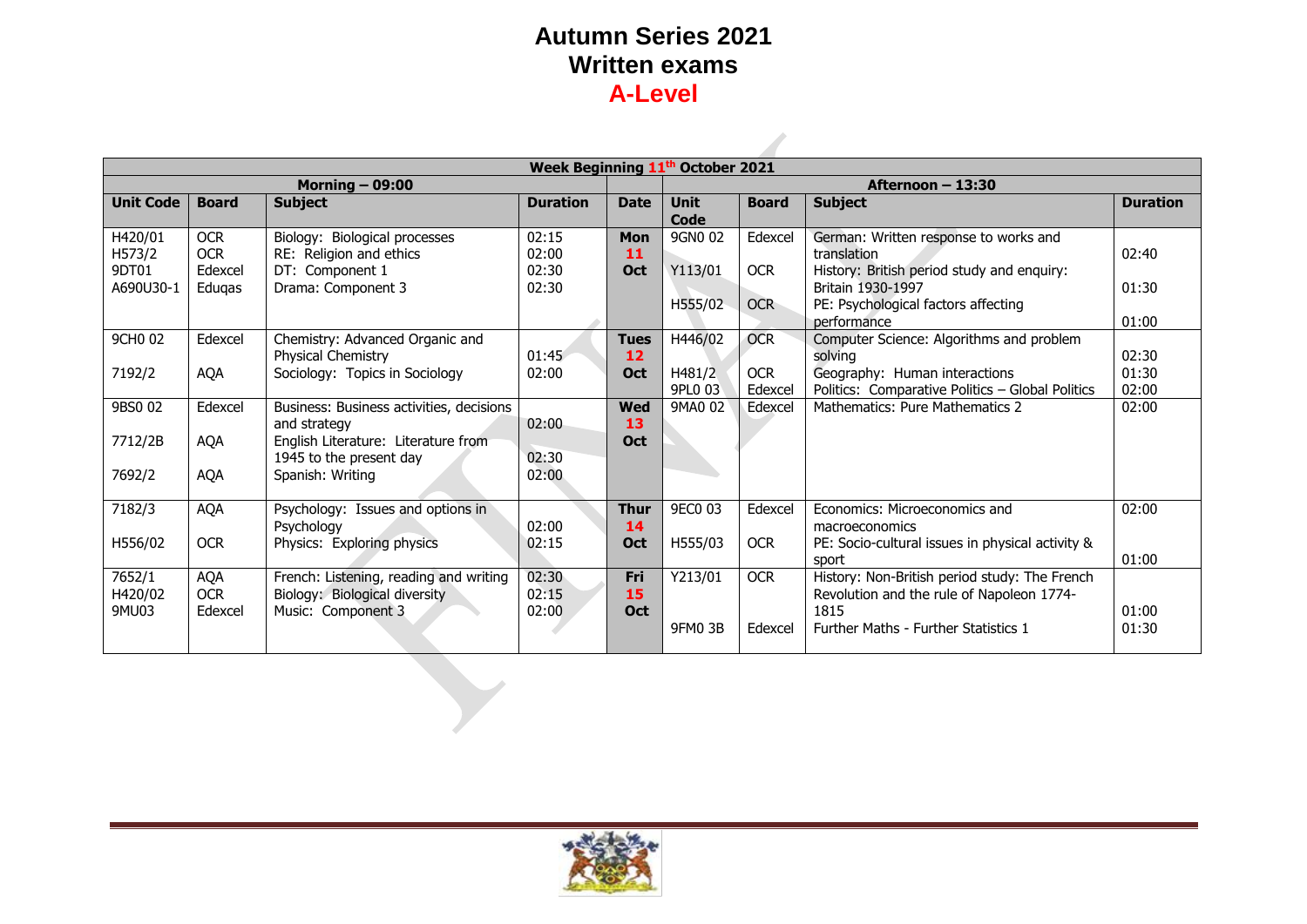|                     | Week Beginning 18th October 2021 |                                                                                |                 |                                               |                                                       |                    |                                                                                     |                 |  |
|---------------------|----------------------------------|--------------------------------------------------------------------------------|-----------------|-----------------------------------------------|-------------------------------------------------------|--------------------|-------------------------------------------------------------------------------------|-----------------|--|
| Morning $-$ 09:00   |                                  |                                                                                |                 |                                               |                                                       |                    | Afternoon – 13:30                                                                   |                 |  |
| <b>Unit Code</b>    | <b>Board</b>                     | <b>Subject</b>                                                                 | <b>Duration</b> | <b>Date</b>                                   | <b>Subject</b><br><b>Unit</b><br><b>Board</b><br>Code |                    |                                                                                     | <b>Duration</b> |  |
| 9BS0 03             | Edexcel                          | Business: Investigating business in a<br>competitive environment               | 02:00           | <b>Mon</b><br>18                              | 9MA0 03<br>9FM0 3C                                    | Edexcel<br>Edexcel | Mathematics: Statistics & Mechanics<br>Further Maths Option 1 - Further Mechanics 1 | 02:00<br>01:30  |  |
| 9CH <sub>0</sub> 03 | Edexcel                          | Chemistry: General and Practical<br>Principles in Chemistry                    | 02:30           | <b>Oct</b>                                    |                                                       |                    |                                                                                     |                 |  |
| H481/3<br>H573/3    | <b>OCR</b><br><b>OCR</b>         | Geography: Geographical debates<br>RE: Developments in in Christian<br>thought | 02:30<br>02:00  | <b>Tues</b><br>19<br><b>Oct</b>               | H420/03                                               | <b>OCR</b>         | Unified biology<br>Biology:                                                         | 01:30           |  |
| 7192/3              | <b>AQA</b>                       | Sociology: Crime and deviance with<br>theory and methods                       | 02:00           | <b>Wed</b><br>20                              |                                                       |                    |                                                                                     |                 |  |
| H556/03<br>7652/2   | <b>OCR</b><br><b>AQA</b>         | Physics: Unified physics<br>French: Writing                                    | 01:30<br>02:00  | <b>Oct</b><br><b>Thur</b><br>21<br><b>Oct</b> |                                                       |                    |                                                                                     |                 |  |
|                     |                                  |                                                                                |                 | Fri<br>22<br><b>Oct</b>                       |                                                       |                    |                                                                                     |                 |  |

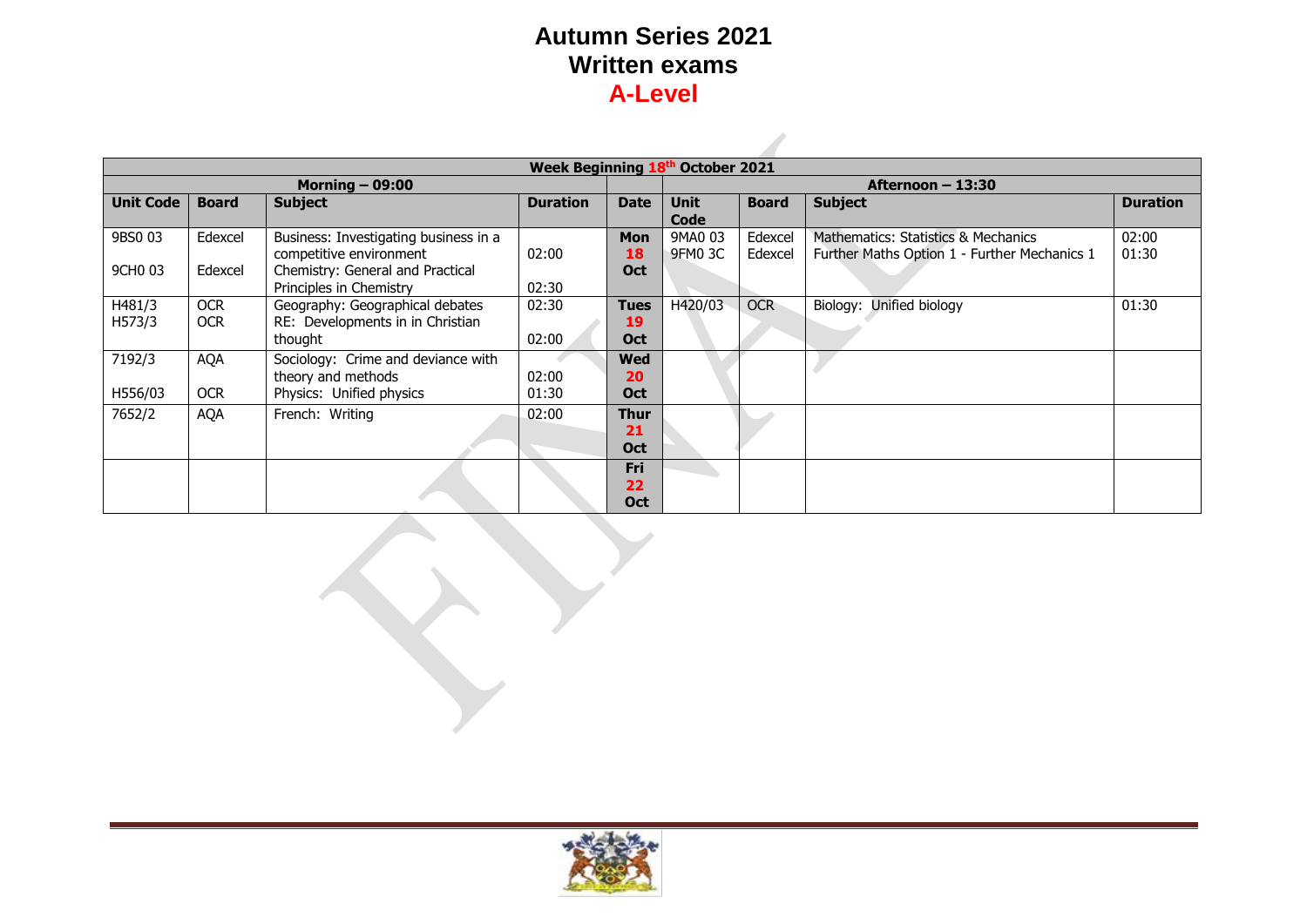| <b>Subject</b>          | <b>Component Title</b>                                                         | <b>Component Code</b> | <b>Exam Date</b> | <b>Exam</b><br><b>Session</b> | <b>Duration</b> |
|-------------------------|--------------------------------------------------------------------------------|-----------------------|------------------|-------------------------------|-----------------|
|                         | <b>Biological processes</b>                                                    | H420/01               | 11 Oct 2021      | AM                            | 2h 15m          |
| Biology                 | <b>Biological diversity</b>                                                    | H420/02               | 15 Oct 2021      | AM                            | 2h 15m          |
|                         | Unified biology                                                                | H420/03               | 19 Oct 2021      | <b>PM</b>                     | 1h 30m          |
|                         | Marketing, people and global businesses                                        | 9BS0 01               | 7 Oct 2021       | <b>AM</b>                     | 2h 00m          |
| <b>Business</b>         | Business activities, decisions and strategy                                    | 9BS0 02               | 13 Oct 2021      | <b>AM</b>                     | 2h 00m          |
|                         | Investigating business in a competitive<br>environment                         | 9BS0 03               | 18 Oct 2021      | <b>AM</b>                     | 2h 00m          |
|                         | Advanced Inorganic and Physical Chemistry                                      | 9CH <sub>0</sub> 01   | 5 Oct 2021       | <b>PM</b>                     | 1h 45m          |
| Chemistry               | Advanced Organic and Physical Chemistry                                        | 9CH <sub>0</sub> 02   | 12 Oct 2021      | AM                            | 1h 45m          |
|                         | General and Practical Principles in Chemistry                                  | <b>9CHO 03</b>        | 18 Oct 2021      | AM                            | 2h 30m          |
|                         | Computer systems                                                               | H446/01               | 6 Oct 2021       | <b>AM</b>                     | 2h 30m          |
| <b>Computer Science</b> | Algorithms and programming                                                     | H446/02               | 12 Oct 2021      | <b>PM</b>                     | 2h 30m          |
| Design Technology       | Component 1                                                                    |                       | 11 Oct 2021      | AM                            | 2h 30m          |
| Drama                   | Drama: Component 3                                                             | A690U30-1             | 11 Oct 2021      | <b>AM</b>                     | 2h 30m          |
|                         | Markets and business behaviour                                                 | <b>9EC0 01</b>        | 4 Oct 2021       | AM                            | 2h 00m          |
| Economics A             | The national and global economy                                                | <b>9EC0 02</b>        | 8 Oct 2021       | <b>PM</b>                     | 2h 00m          |
|                         | Microeconomics and macroeconomics                                              | <b>9EC0 03</b>        | 14 Oct 2021      | <b>PM</b>                     | 2h 00m          |
|                         | Love through the ages                                                          | 7712/1                | 7 Oct 2021       | <b>AM</b>                     | 3h 00m          |
| English Literature A    | Texts in shared contexts: Modern times:<br>Literature from 1945 to present day | 7712/2B               | 13 Oct 2021      | <b>AM</b>                     | 2h 30m          |
| French                  | Listening, reading and writing                                                 | 7652/1                | 15 Oct 2021      | AM                            | 2h 30m          |
|                         | Writing                                                                        | 7652/2                | 21 Oct 2021      | AM                            | 2 <sub>h</sub>  |
|                         |                                                                                |                       |                  |                               |                 |

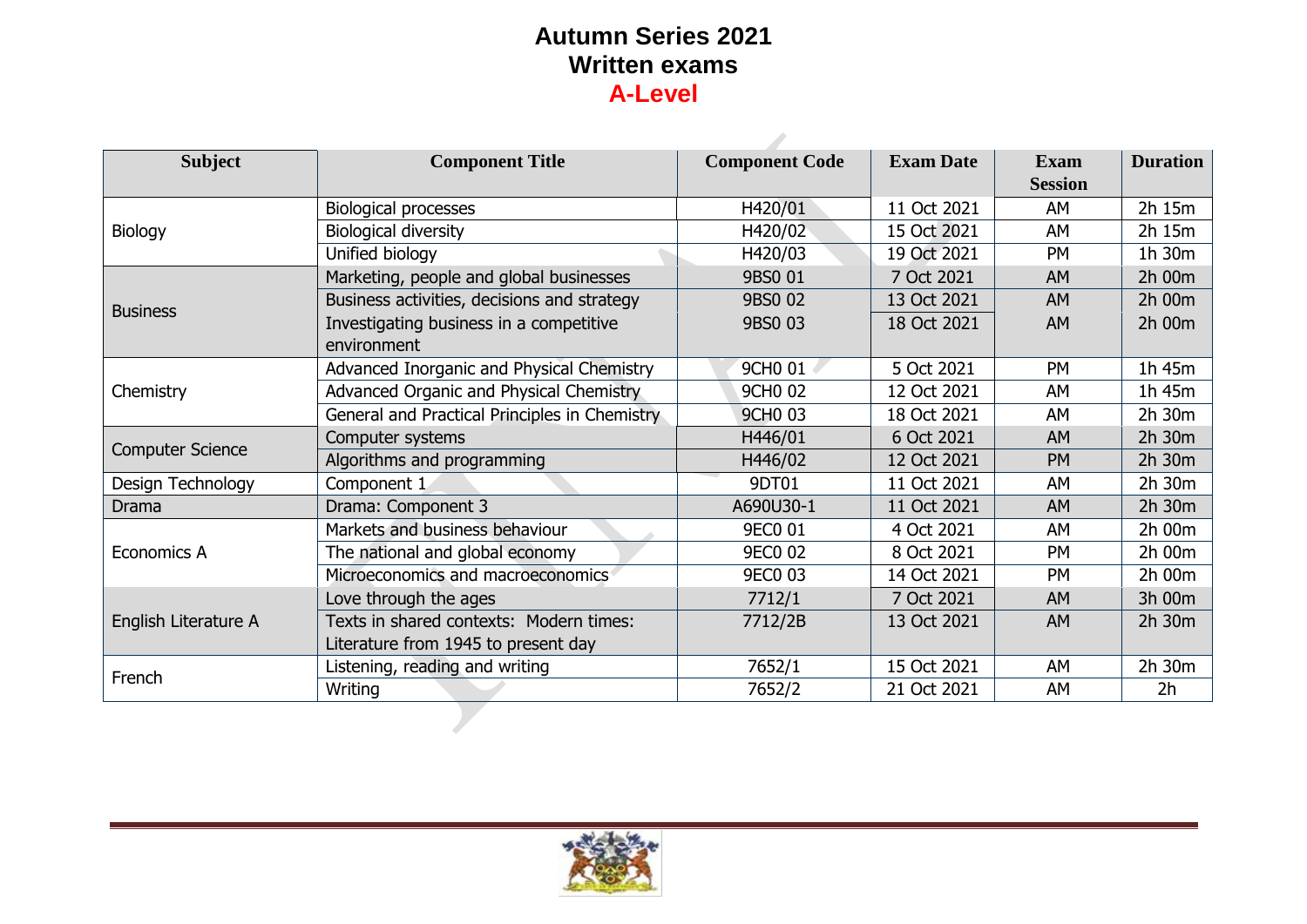| <b>Subject</b>       | <b>Component Title</b>                                                                    | <b>Component Code</b> | <b>Exam Date</b> | <b>Exam</b><br><b>Session</b> | <b>Duration</b> |
|----------------------|-------------------------------------------------------------------------------------------|-----------------------|------------------|-------------------------------|-----------------|
|                      | Core Pure Mathematics 1                                                                   | 9FM0 01               | 4 Oct 2021       | <b>PM</b>                     | 1h 30m          |
| <b>Further Maths</b> | <b>Core Pure Mathematics 2</b>                                                            | 9FM0 02               | 7 Oct 2021       | <b>PM</b>                     | 1h 30m          |
|                      | Further Mathematics - Further Statistics 1                                                | <b>9FM0 3B</b>        | 15 Oct 2021      | <b>PM</b>                     | 1h 30m          |
|                      | Further Mathematics - Further Mechanics 1                                                 | <b>9FM0 3C</b>        | 18 Oct 2021      | <b>PM</b>                     | 1h 30m          |
|                      | Physical systems                                                                          | H481/01               | 5 Oct 2021       | AM                            | 1h 30m          |
| Geography            | Human interactions                                                                        | H481/02               | 12 Oct 2021      | <b>PM</b>                     | 1h 30m          |
|                      | Geographical debates                                                                      | H481/03               | 19 Oct 2021      | AM                            | 2h 30m          |
|                      | Listening, reading and translation                                                        | 9GN0 01               | 7 Oct 2021       | AM                            | 2h 00m          |
| German               | Written response to works and translation                                                 | 9GN0 02               | 11 Oct 2021      | <b>PM</b>                     | 2h 40m          |
|                      | British period study and enquiry: Britain<br>1930-1997                                    | Y113/01               | 11 Oct 2021      | <b>PM</b>                     | 1h 30m          |
| <b>History</b>       | Non-British period study: The French<br>Revolution and the rule of Napoleon 1774-<br>1815 | Y213/01               | 15 Oct 2021      | <b>PM</b>                     | 1 <sub>h</sub>  |
|                      | Thematic study and historical interpretations:<br>Russia and its rulers 1855-1964         | Y318/01               | 6 Oct 2021       | <b>AM</b>                     | 2h 30m          |
|                      | <b>Pure Mathematics 1</b>                                                                 | 9MA0 01               | 6 Oct 2021       | <b>PM</b>                     | 2h 00m          |
| <b>Mathematics</b>   | <b>Pure Mathematics 2</b>                                                                 | 9MA0 02               | 13 Oct 2021      | <b>PM</b>                     | 2h 00m          |
|                      | <b>Statistics &amp; Mechanics</b>                                                         | 9MA0 03               | 18 Oct 2021      | <b>PM</b>                     | 2h 00m          |

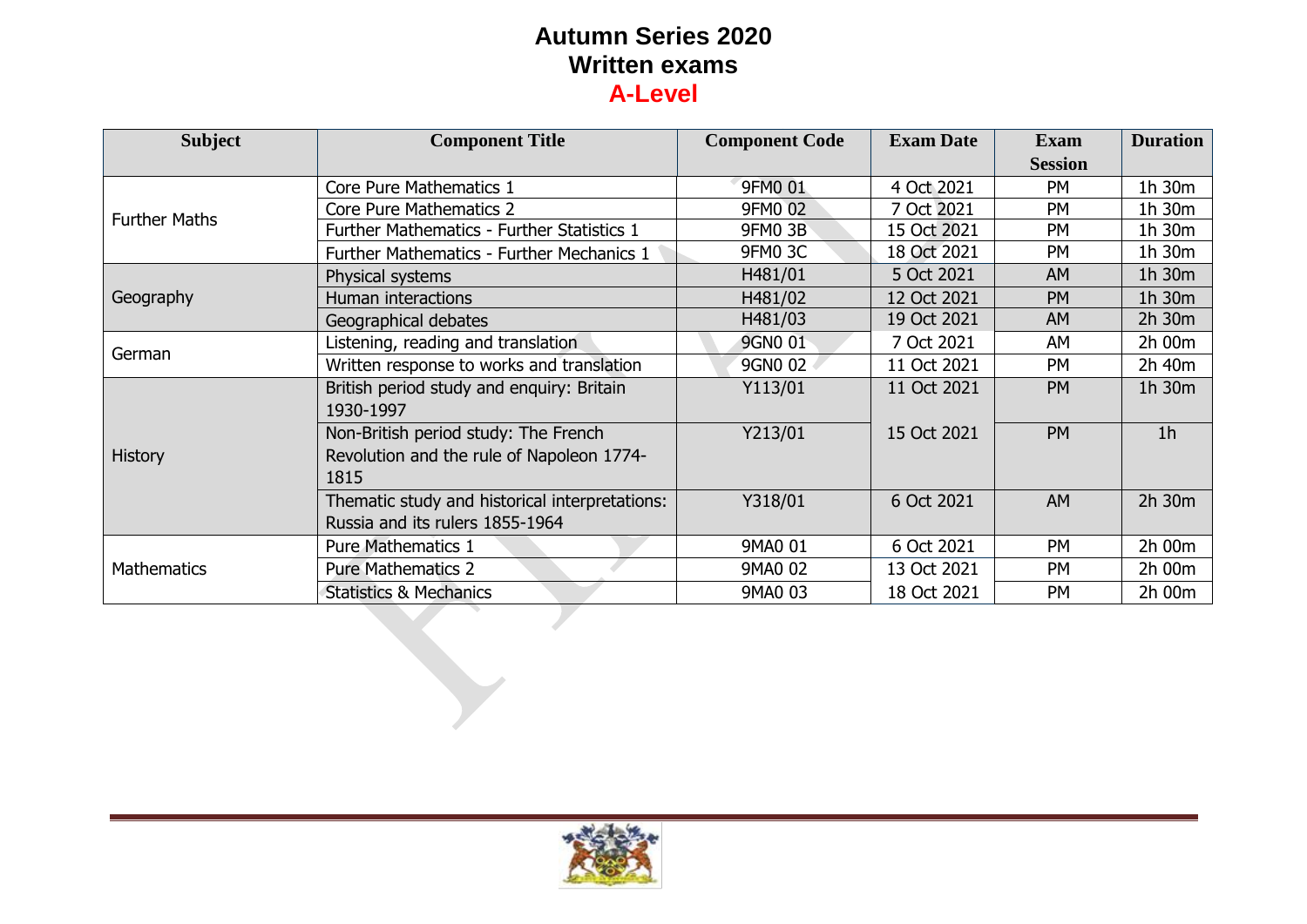| <b>Subject</b>       | <b>Component Title</b>                        | <b>Component Code</b> | <b>Exam Date</b> | <b>Exam</b>    | <b>Duration</b> |
|----------------------|-----------------------------------------------|-----------------------|------------------|----------------|-----------------|
|                      |                                               |                       |                  | <b>Session</b> |                 |
| <b>Media Studies</b> | Media Products, Industries and Audiences      | A680U10-1             | 5 Oct 201        | AM             | 2h 15m          |
|                      | Media Forms and Products in Depth             | A680U20-1             | 8 Oct 2021       | <b>PM</b>      | 2h 30m          |
| <b>Music</b>         | Music: Component $3 -$ Appraising             | 9MU0 03               | 15 Oct 2021      | <b>AM</b>      | 2 <sub>h</sub>  |
|                      | Physiological factors affecting performance   | H555/01               | 6 Oct 2021       | AM             | 2 <sub>h</sub>  |
| P.E.                 | Psychological factors affecting performance   | H555/02               | 11 Oct 2021      | PM             | 1 <sub>h</sub>  |
|                      | Socio-cultural issues in physical activity &  | H555/03               | 14 Oct 2021      | <b>PM</b>      | 1 <sub>h</sub>  |
|                      | sport                                         |                       |                  |                |                 |
|                      | Modelling physics                             | H556/01               | 8 Oct 2021       | AM             | 2h 15m          |
| <b>Physics</b>       | Exploring physics                             | H556/02               | 14 Oct 2021      | <b>AM</b>      | 2h 15m          |
|                      | Unified physics                               | H556/03               | 20 Oct 2021      | <b>AM</b>      | 1h 30m          |
|                      | Paper 1: UK Politics and Core Political Ideas | 9PLO 01               | 4 Oct 2021       | <b>PM</b>      | 2 <sub>h</sub>  |
|                      | Paper 2: UK Government and Non-core           | <b>9PLO 02</b>        | 7 Oct 2021       | <b>PM</b>      | 2 <sub>h</sub>  |
| Politics             | Political Ideas                               |                       |                  |                |                 |
|                      | Paper 3B: Comparative Politics - Global       | 9PLO 3B               | 12 Oct 2021      | <b>PM</b>      | 2 <sub>h</sub>  |
|                      | <b>Politics</b>                               |                       |                  |                |                 |
|                      | Introductory topics                           | 7182/1                | 4 Oct 2021       | <b>PM</b>      | 2 <sub>h</sub>  |
| Psychology           | Psychology in context                         | 7182/2                | 8 Oct 2021       | AM             | 2 <sub>h</sub>  |
|                      | Issues and options in Psychology              | 7182/3                | 14 Oct 2021      | AM             | 2h              |
|                      | Philosophy of religion                        | H573/01               | 5 Oct 2021       | AM             | 2h              |
| Religious Studies    | Religion and ethics                           | H573/02               | 11 Oct 2021      | AM             | 2 <sub>h</sub>  |
|                      | Developments in religious thought:            | H573/03               | 19 Oct 2021      | AM             | 2 <sub>h</sub>  |
|                      | Christianity                                  |                       |                  |                |                 |